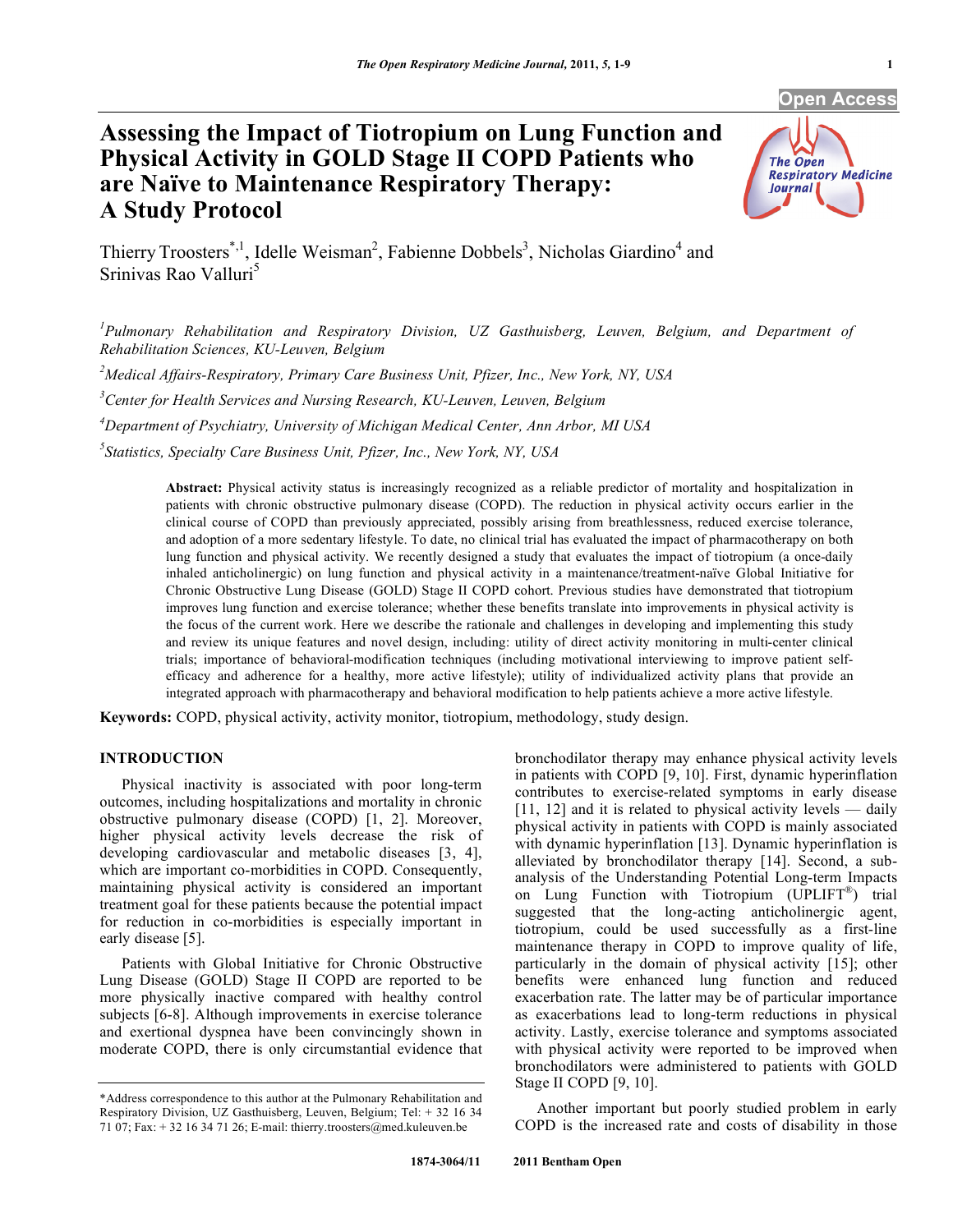COPD patients who are of working age [16]. It may be worthwhile to investigate the impact of optimizing pharmacotherapy on worker productivity as well.

 We hypothesized that, if lung function improvement can be sustained or even improved early in the disease, this may potentially impact on both short- and long-term improvements in patient-centered outcomes such as symptoms, health-related quality of life (HRQoL) and physical activity [17]. To test this hypothesis, we designed a multi-center clinical trial to evaluate the impact of pharmacologic intervention with the inhaled once-daily anticholinergic agent, tiotropium, on lung function and the amount of physical activity using an activity monitoring device in COPD. Tiotropium significantly improves breathlessness, lung function, and exercise tolerance (cycle ergometry endurance time) in patients with COPD [9, 10] and has been shown to improve treadmill endurance time, especially when added to pulmonary rehabilitation [18]. To our knowledge, this is the first time physical activity in COPD during pharmacologic intervention in a multi-center trial has been systematically examined using an activity monitoring device.

 Here we describe the methodology and discuss the challenges associated with the implementation of a multicenter clinical trial assessing lung function and physical activity with pharmacologic intervention in patients with GOLD Stage II COPD who are not receiving maintenance therapy (maintenance naïve).

# **METHODS**

## **Study Objectives**

 The primary objective of this trial (NCT00523991) is to assess the efficacy and safety of tiotropium  $18 \mu g$  inhalation capsule *via* HandiHaler® compared with placebo in subjects with moderate COPD (post-bronchodilator forced expiratory volume in 1 second [FEV<sub>1</sub>] 50-80% predicted; GOLD Stage II) who have not previously been treated with maintenance therapy, i.e. who have only been treated with short-acting  $\beta$ agonists on an as-needed basis in the 6 months prior to study enrollment and who have symptomatic shortness of breath.

#### **Study Design**

 This is a 24-week, randomized, double-blind, placebocontrolled, multinational study, involving a target sample size of approximately 436 maintenance-naïve patients with Stage II COPD (Fig. **1**). The primary endpoint is lung function improvement as captured by the area under the curve (AUC) of  $FEV_1$  versus time ( $FEV_{1AUC}$  0-3h). Lung function is assessed before (trough) and after administration of the study drug and patients are monitored for 3 hours after administration. Physical activity is assessed during the week prior to each study visit, using a validated activity monitor as a secondary endpoint. Additional secondary objectives include the effect of tiotropium treatment on other lung function variables, patient and physician global evaluations, worker productivity as assessed by the Work Productivity and Activity Impairment questionnaire [19], and the use of rescue medication. Information on COPD exacerbations is collected through serious adverse event monitoring.

#### **Study Population**

 Eligible patients have a clinical diagnosis of COPD according to GOLD guidelines criteria; post-bronchodilator  $FEV<sub>1</sub>/forced vital capacity (FVC) < 70\%$  [5]; be aged 40-80 years; men or women; be current or former smoker with a smoking history  $\geq 10$  pack years; have a post-bronchodilator  $FEV_1 \geq 50\%$  and <80% predicted normal value [5, 20, 21]; and symptoms of dyspnea when walking on an incline (dyspnea grade  $\geq$ 2) [22]. Prior to randomization, all patients are required to pass an exercise stress test [23, 24], perform spirometry satisfactorily, and to demonstrate compliance with wearing the activity monitor and using the HandiHaler<sup>®</sup> device. At screening, after downloading the patients' activity monitor data, a compliance and activity report is generated. Compliance with the activity monitor was prospectively defined as use  $\geq 80\%$  of time during waking hours for approximately 14 hours/day, 7 days/week. The exact definition of compliance with the activity monitor to be used in the statistical analysis will be determined after assessment of the distribution of the blinded data.

 Patients are excluded if they: (1) were treated with maintenance respiratory medications within the 6 months prior to screening; (2) had an upper respiratory tract infection or COPD exacerbation in the 6 weeks prior to the screening visit or during the screening visit prior to Visit 3; (3) had non-pulmonary disease that would limit physical activity (e.g. arthritis, amputation); (4) had a history of asthma, cystic fibrosis, pulmonary fibrosis, bronchiectasis, pulmonary resection or other significant respiratory disorders other than COPD; (5) had significant diseases other than COPD which, in the opinion of the investigator, may influence the results of the study or the patient's ability to participate; (6) contraindication to exercise testing; (7) had prior participation (within 2 years) of either cardiac or pulmonary rehabilitation.

#### **Interventions**

 Eligible patients are randomized to receive either tiotropium (18 μg) *via* HandiHaler® plus as-needed albuterol (salbutamol), or placebo *via* HandiHaler® plus as-needed albuterol, and seen at monthly intervals thereafter until study completion. Open-label albuterol can be used as rescue medication and the number of puffs per day noted in the patient diary. There are no restrictions for medications prescribed for treatment of exacerbations as long as they are used for fewer than 2 cumulative weeks.

# **Procedures**

#### *Spirometry*

 Pulmonary function tests are performed at baseline and at Weeks 8, 16, and 24 and are in accordance with criteria established by the American Thoracic Society and European Respiratory Society [25-27].  $FEV<sub>1</sub>$  and FVC are assessed at several time points: before (trough: 24 hours after the previous dose and 10 minutes prior to the next dose) and after (30, 60, 120, and 180 minutes) inhalation of the study drug. Post-bronchodilator testing is performed at the screening visit only for disease staging.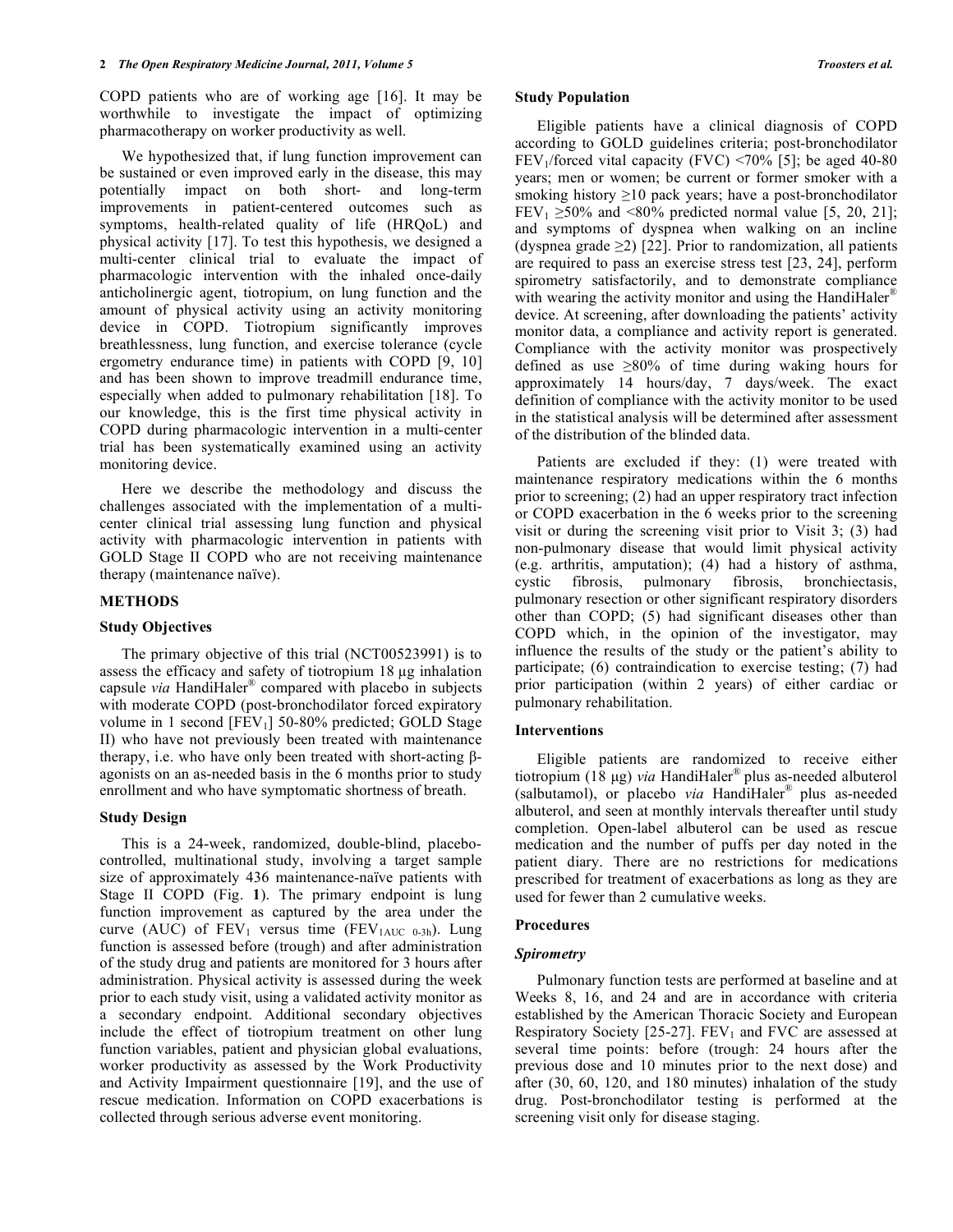

 $HH = HandiHaler<sup>®</sup>$ 

**Fig. (1).** Study design. The study consists of nine clinic visits (V1-V9) over 28 weeks. There is a 4-week screening period that includes Visit 1/Week  $-4$  with single-blind placebo run-in at Visit 2/Week  $-3$ ; and a 24-week double-blind phase that includes Visit 3/Week 0 (baseline), Visit 4/Week 4, Visit 5/Week 8, Visit 6/Week 12, Visit 7/Week 16, Visit 8/Week 20 and Visit 9/Week 24 (end of the study).

#### *Physical Activity Using the Activity Monitor*

 Physical activity and estimated energy expenditure over time are determined by the activity monitor. Patients undergo two separate 1-week familiarization/training sessions for the physical activity monitor (SenseWear<sup>®</sup> Armband®; BodyMedia, Pittsburgh, PA, USA). Reminder telephone calls prompt the wearing of the physical activity monitor for the week prior to each study visit.

The SenseWear<sup>®</sup> Armband<sup>®</sup> is a lightweight (80 g), multi-sensor device worn on the right upper arm (triceps) that assesses acceleration in two planes (i.e. bi-axial accelerometer), skin temperature, near body temperature, and galvanic skin response. Energy expenditure is based on algorithms in the software (SenseWear® 6.1). The device has been validated for use in several populations previously, including COPD [28, 29], and data comparing COPD with age-matched healthy controls are available [4, 7, 15, 29]. Patients are instructed to wear the armband for a week and for as long as they can during the day, preferably  $>14$ hours/day, only removing it for personal hygiene (avoiding water contact).

 Compliance with wearing the activity monitor in minutes per day is recorded. Analysis of physical activity endpoints will be based as Activity Evaluable Set (ACTES) defined as subjects who use their armband at least for 4 days a week for at least 11 hours per day and have physical activity and energy expenditure data available for  $\geq 12$  weeks. Parameters of physical activity and energy expenditure (over time, using age-appropriate pre-defined activity metabolic equivalent

[MET]) as determined by the activity monitor include: (1) Average time spent per day in: light intensity (1.5-3 METS) activity; moderate or higher intensity  $(\geq)$  METS) activity [30-33]; (2) healthy lifestyle (defined as 30 minutes of activity >3 METS for 70% of eligible days according to ACTES) [31]; (3) the average Active Energy Expenditure (kcals spent in activities noted above and previously expressed as METS per day); (4) the average number of steps per day.

# *Patient Diary*

 Patients are required to maintain a diary throughout the study that includes self-reporting of daily rescue albuterol inhalations, information on breathlessness, and the 10-point modified BORG scale data for gauging intensity of physical activity.

#### *Behavioral Modification Intervention*

 In order to raise the awareness on the importance of adopting a physically active lifestyle, and to facilitate the transition towards a more active lifestyle, all patients receive behavioral intervention focused on enhancing physical activity levels. This intervention, integrated into the clinical visits, consists of: (1) a monthly face-to-face 20-minute consultation with site personnel who were trained to discuss physical activity levels and set goals trying to enhance physical activity; (2) an individual activity action plan based on the patient's current physical activity levels, indicating a possible and individualized step-up program; and (3) provision of educational material in the format of a DVD.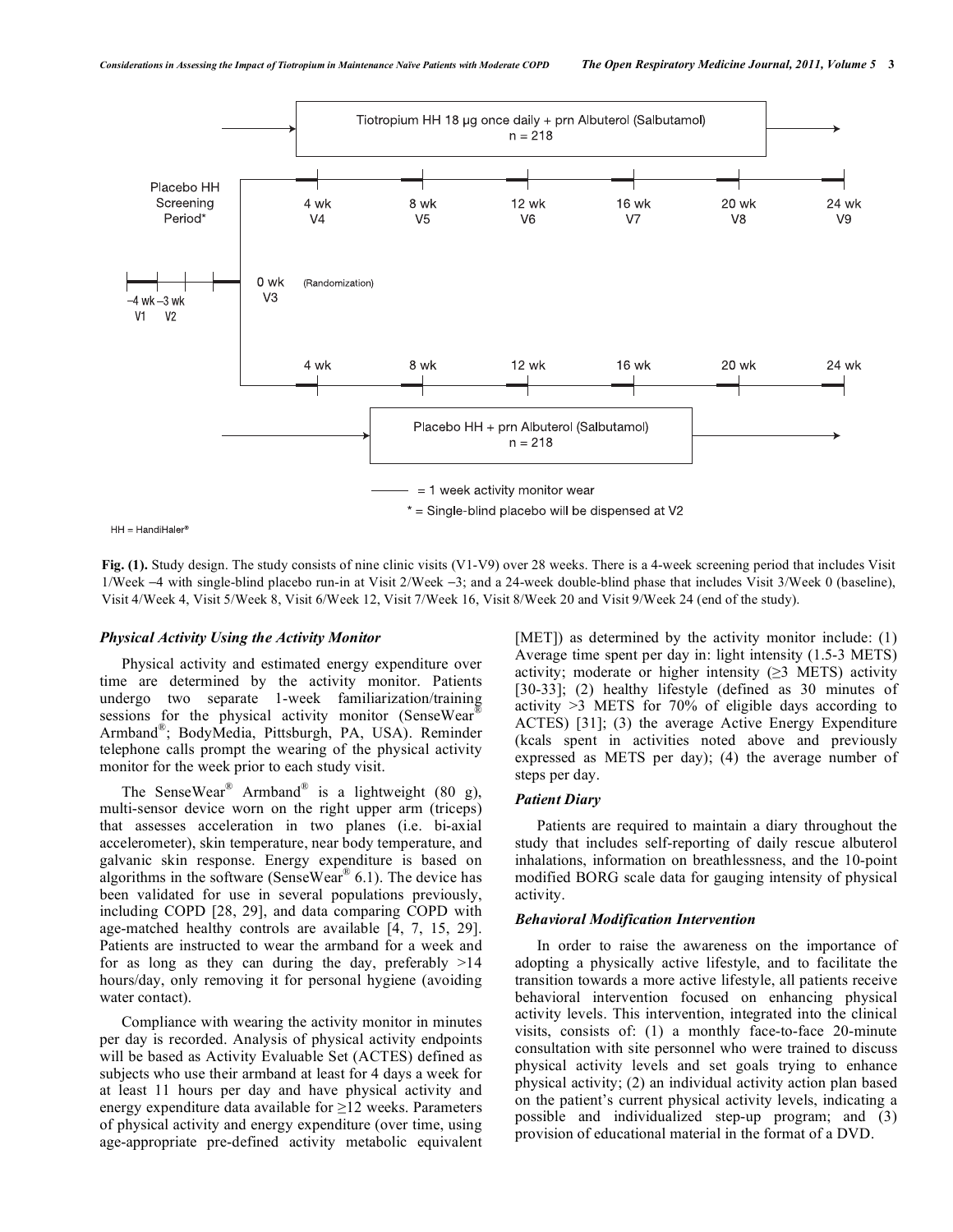Motivational interviewing principles are applied in faceto-face meetings with the patient. Motivational interviewing is a client-centered, directive method of conversation with patients to enhance intrinsic motivation to change behavior (in this case physical activity) by exploring and resolving ambivalence [34]. The emphasis is on eliciting the person's intrinsic motivation for change. Change is usually accomplished incrementally with small steps.

# *Activity Plan*

 Every month, all patients receive an individualized activity plan based on the previous month's downloaded activity monitor data, coupled with the review of the previous month's activity diaries. At each study visit, the data from the activity monitor is downloaded and a report generated that formed the basis of the 20- to 30-minute faceto-face discussion for the individualized activity plan. The activity plan is essentially a guided step-up plan towards enhanced physical activity based on the patient's current measured activity level (Fig. **2**). Using motivational interview techniques, trained site staff discuss the current physical activity levels with the patient and his/her willingness to engage in more physical activities if needed.

#### **Statistical Methods**

 The sample size estimation was based on the Swedish "Mild" results using a conservative estimate of 300 mL for the standard deviation of  $AUC_{0-3h}$  FEV<sub>1</sub> [35]. A sample size of 382 patients is required in order to detect a 100-mL difference in mean  $AUC_{0.3h}$  FEV<sub>1</sub> between the tiotropiumand placebo-treatment groups at Week 24 with 5% level of significance with 90% power using a two-tailed *t*-test. An estimated drop-out rate of 12% was used to determine the final target sample size of 436 patients.

 Efficacy analyses for lung function will be performed on each group and will be expressed as an improvement of  $FEV<sub>1</sub> AUC<sub>0-3h</sub>$  response from baseline to Week 24 (end of treatment). Response is defined as the change from baseline (Week 0) to 3 hours' post-dose  $FEV_1 AUC_{0.3h}$  at the final visit (Week 24). AUC is computed using the trapezoidal rule and normalized by dividing by 3 hours. All hypotheses will be tested using a Type I error rate of 0.05. All statistical tests will be performed as two-sided tests. The primary efficacy analysis for  $FEV_1$   $AUC_{0.3h}$  will be performed using an analysis of covariance (ANCOVA) model with terms for treatment group and investigator site, and baseline value as covariate. All continuous variables will be analyzed by ANCOVA models, with terms for treatment group and investigator site, and baseline value as covariate. Categorical variables will be analyzed by Cochran-Mantel-Hansel tests [36, 37] with investigator site as the stratification variable. If distributional assumptions for parametric models are violated, then non-parametric methods will be used.

 Data on physical activity and energy expenditure endpoints will be collected throughout the duration of the study and analyzed using the previously defined ACTES. Physical activity and energy expenditure over time in each group will be expressed as an improvement of parameter

response from baseline to Week 24 (end of treatment). Response is defined as the change from baseline to Week 24. Analysis will be conducted using ANCOVA and will be adjusted for baseline value and site.

 The proportion of patients meeting criteria for a healthy lifestyle (based on time spent in moderate activity and steps) will be calculated and compared.

 Correlation analyses of activity monitor outputs as measured by the time spent per day in all physical activities using age appropriate pre-defined activity MET levels at the baseline with the Clinical COPD Questionnaire [38] and the Chronic Respiratory Disease Questionnaire [39-41], respectively, will be conducted as an exploratory analysis.

#### **DISCUSSION**

 The diagnosis of COPD using spirometry, although recommended, usually does not occur until symptoms become evident and until late in the course of the disease. Consequently, little is known about the treatment strategies and potential benefits of maintenance therapy in patients with earlier stage disease who are maintenance naïve. The challenge in this patient cohort is to relate the impact of maintenance therapy on lung function for the short- and long-term with enduring patient-centered healthcare benefits. The present study addresses this challenge by analyzing the effect of tiotropium as first-line maintenance therapy on lung function and, secondly, analyzing the impact of tiotropium on pulmonary function, physical activity levels, and work productivity. Inactivity is directly linked with the long-term burden of COPD [42]; therefore, efforts to improve physical activity levels early in the disease process may be a first step towards reducing the overall burden of morbidity in these patients.

 Recent advances in our understanding of COPD disease progression suggest that there are multiple patient outcome benefits attendant to treating symptoms of dyspnea and declining lung function early in the course of COPD (e.g. Stage II) [43]. Interestingly, the subgroup analysis among maintenance-naïve patients from the UPLIFT<sup>®</sup> study demonstrated that tiotropium (in addition to any other respiratory medication except anticholinergics) achieved significant improvements in lung function, HRQoL (including a clinically important difference in St George's Respiratory Questionnaire total score over 4 years), and a reduction in the rate of decline of  $FEV_1$  (53 mL/year) compared with the control group (42 mL/year) [15]. In addition, it has recently been shown that dynamic hyperinflation significantly impedes activities of daily life [44]. Hence, it is reasonable to assume that improving dynamic hyperinflation may improve physical activity levels.

 By focusing on GOLD Stage II COPD patients who had not yet been treated with maintenance pharmacotherapy, we expect to recruit a relatively large proportion of patients with an  $FEV_1 > 60\%$  predicted normal who were more recently diagnosed/symptomatic, current smokers, younger and consequently still employed [28, 45] (thereby enabling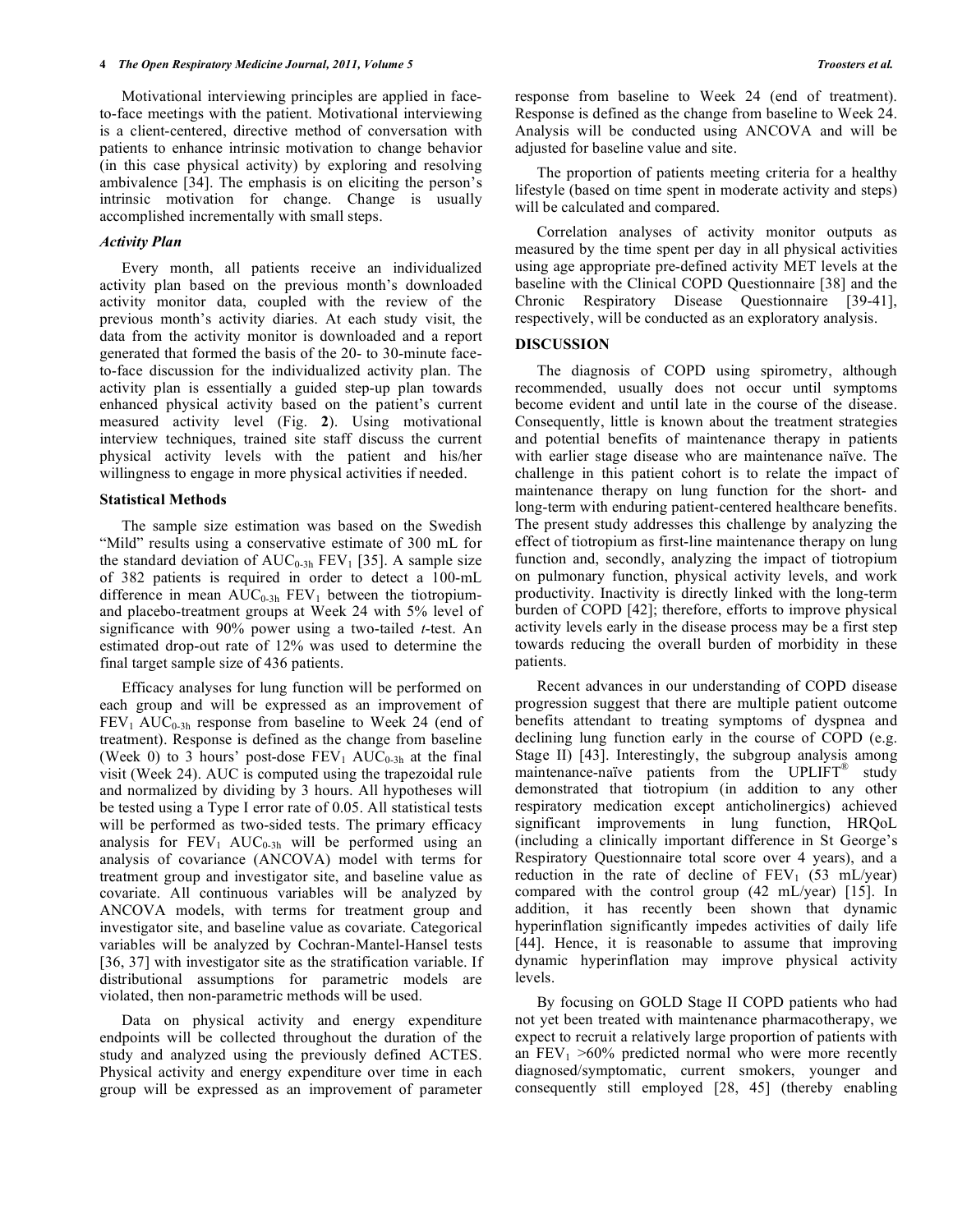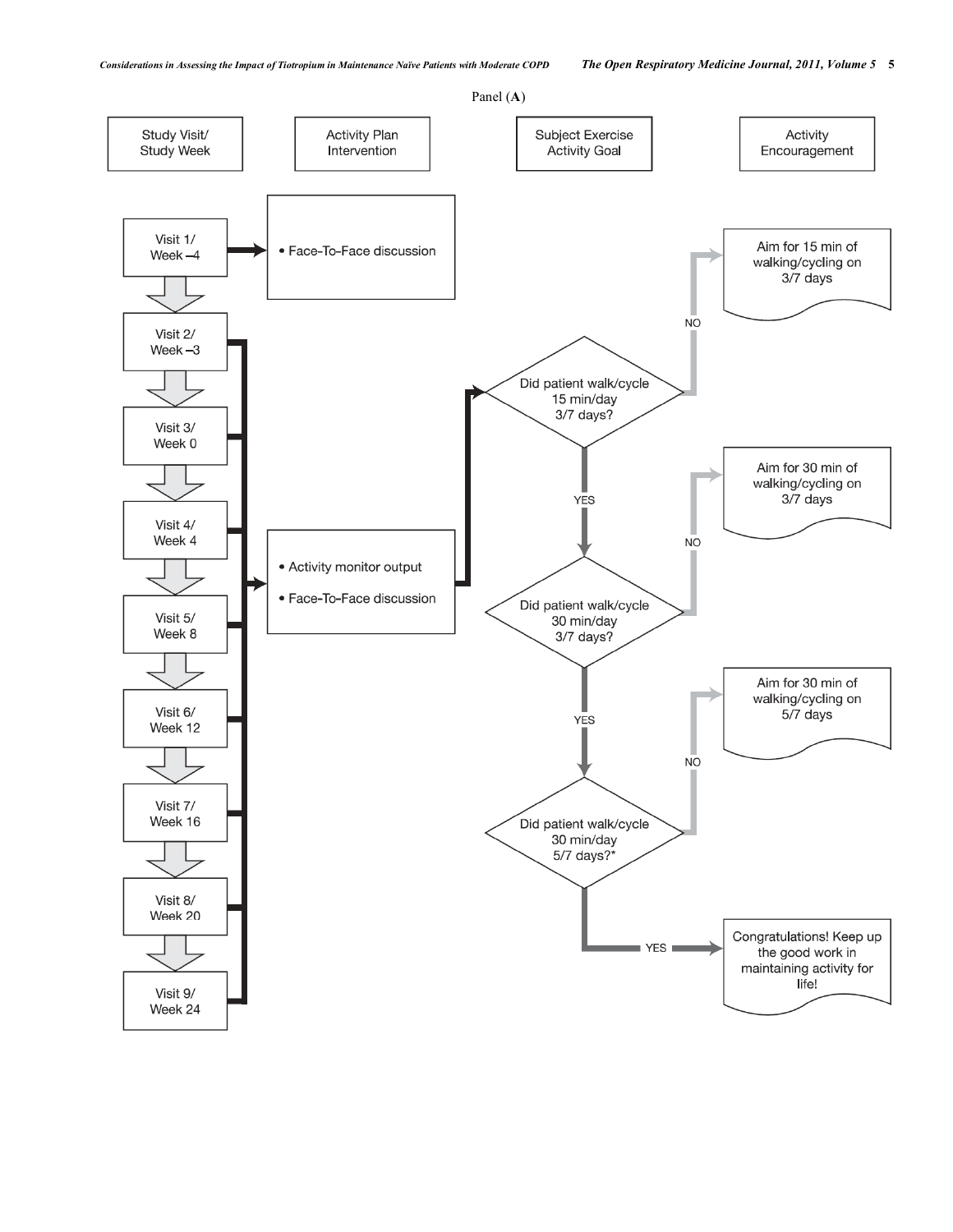

**Fig. (2).** Activity plan for (**A**) all patients and (**B**) active patients. Panel **A** – Patients are encouraged to walk or cycle at a "moderate" Modified BORG (CR-10) Score for breathlessness (3/10 to 4/10). \*Patients whose physical activity exceeds 30 minutes of activity >3 METS five days a week, and who want to further increase their physical activity, proceed to Panel **B**. Panel **B** – Patients are considered active if they exceed 30 minutes of physical activity >3 METS five days a week. \*Options for advancing activity level include: 1) increase the time spent walking/cycling in increments of 5-10 minutes 5/7 days and/or walking more briskly; 2) gradually increase activity to 6/7 days; or 3) focus on lifestyle adjustments (e.g. use stairs instead of elevator).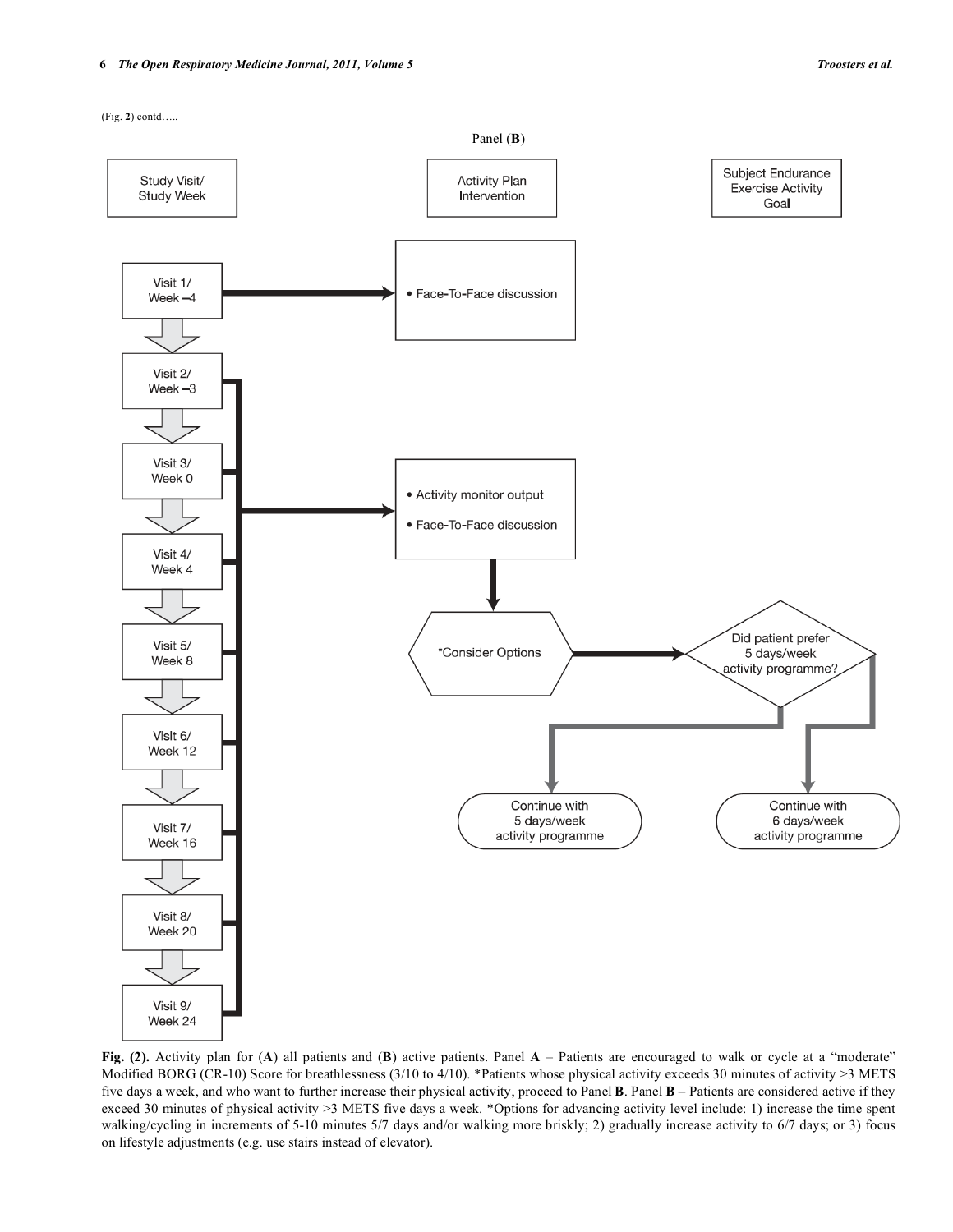exploration of a work productivity outcome) [19], and a higher proportion of female patients, reflecting demographic changes reported in COPD [46, 47].

 Physical activity assessment, reflecting real life, is a new patient-centered outcome measure in trials investigating the effects of pharmacotherapy in COPD. The selection of clinically meaningful outcomes for use in COPD clinical trials continues to evolve and expand from the more familiar focus on lung function, exacerbations, exercise, mortality, and HRQoL, towards more novel, functionally relevant patient-centered outcomes such as "free-living" activity. Maintaining activity for life in patients with COPD is a goal of effective treatment and management [5, 48], which impacts the clinical course of COPD by improving exercise tolerance, improving quality of life, decreasing exacerbations, and prolonging survival [1, 2, 17, 49]. The current study is, to our knowledge, the first multi-center clinical trial in COPD with pharmacologic intervention to assess lung function and objectively monitor activity coupled with interventions (behavioral modification and an individualized activity plan) aimed to increase/maintain activity in a full spectrum of GOLD Stage II maintenancenaïve COPD patients. Such data will expand our understanding of the long-term potential benefits of early treatment with maintenance pharmacotherapy in COPD.

 An anticipated technical challenge in the current study is patient compliance with the activity monitor. Recent studies have suggested that patients may be insufficiently compliant in wearing activity monitors, even in single-center studies, or that technical malfunctions will occur [50, 51]. However, a recent pilot study that used the same device in a cohort of COPD patients demonstrated activity monitor compliance rates of >90% at each of the three study sites [7]. This study also demonstrated that, consistent with other studies [6, 8], the decline in physical activity occurred early in the course of the disease (GOLD Stage II) and that patients with COPD reduce their physical activity by reducing the intensity of activity while maintaining the number of steps. Thus monitoring only the number of steps may, therefore, overestimate the actual level of energy expenditure as light intensity exercise is maintained but moderate intensity activity (>3 METS), which is important for health benefits, is markedly reduced. Lastly, the pilot study confirmed that the physical outcome measures used in the current study are reproducible. It is yet unclear what the impact of seasonality will be on the present study. Recent data from the UK suggest physical activity to be very variable with season [52]. Classical physiological measures of exercise tolerance may be more stable but may, from a patient's perspective, be less important.

 A duration of 6 months was selected for the current study in order to allow for a gradual change in physical activity and for a true behavioral shift. Patients are supported with monthly activity and behavioral counseling (using motivational interviewing techniques), measurement of physical activity, and face-to-face meetings to discuss progress, with the aim of encouraging small monthly increases in physical activity; this has been successful in other clinical settings [53, 54].

 Data from the present trial may also help to define the importance of integrating several therapeutic interventions (activity monitoring, consultation on physical activity, the implementation of an activity plan, and pharmacotherapy) in the disease management of patients with COPD. A previous study has demonstrated success in enhancing exercise tolerance by combining pulmonary rehabilitation and tiotropium in patients with more severe COPD [18]. The present study will define the value of providing regular feedback on physical activity levels along with optimal pharmacotherapy and whether it suffices in enhancing physical activity levels in patients with moderate COPD.

# **SUMMARY**

 The current study is, to our knowledge, the first multicenter clinical trial in COPD with pharmacologic intervention that will assess lung function and physical activity outcomes, coupled with specific interventions (behavioral modification and an individualized activity plan) aimed towards increasing/maintaining activity in a full spectrum of GOLD Stage II maintenance-naïve COPD patients. While tiotropium improves laboratory-based exercise performance, the translation into improved physical activity outcomes in a large multi-center clinical trial has yet to be investigated and is the focus of the current study. The study design and methodology implemented here will advance our knowledge of the value of early intervention to relieve symptoms and improve lung function, and to provide further incentive to patients with COPD to be more physically active, prevent long-term morbidity and to enjoy a healthier lifestyle.

# **ACKNOWLEDGEMENTS**

 This study is funded by Boehringer Ingelheim International GmbH and Pfizer Inc. The authors acknowledge Natalie Barker of PAREXEL MMS who assisted in technical editing/writing, reference preparation and journal formatting of the manuscript, which was funded by Boehringer Ingelheim International GmbH and Pfizer Inc.

 The authors also acknowledge the hard work of the Maintenance Naïve study team members: Carla Yunis, Solomon Klioze, Santosh Sutradhar, Lynette Bojko, Sinde Krapf, John Bullington, Andre Novikov, and Dr William Erhardt for his leadership and vision.

## **ABBREVIATIONS**

|                  | $\text{ACTES}$ = Activity Evaluable Set                     |
|------------------|-------------------------------------------------------------|
|                  | $ANCOVA =$ Analysis of covariance                           |
| <b>AUC</b>       | $=$ Area under the curve                                    |
| <b>CCO</b>       | = Clinical COPD Questionnaire                               |
| <b>COPD</b>      | = Chronic obstructive pulmonary disease                     |
| <b>CRQ</b>       | = Chronic Respiratory Questionnaire                         |
| FEV <sub>1</sub> | $=$ Forced expiratory volume in 1 second                    |
| <b>FVC</b>       | $=$ Forced vital capacity                                   |
| <b>GOLD</b>      | = Global Initiative for Chronic Obstructive<br>Lung Disease |
| <b>HRQoL</b>     | $=$ Health-related quality of life                          |
| MET              | $=$ Metabolic equivalent                                    |
|                  |                                                             |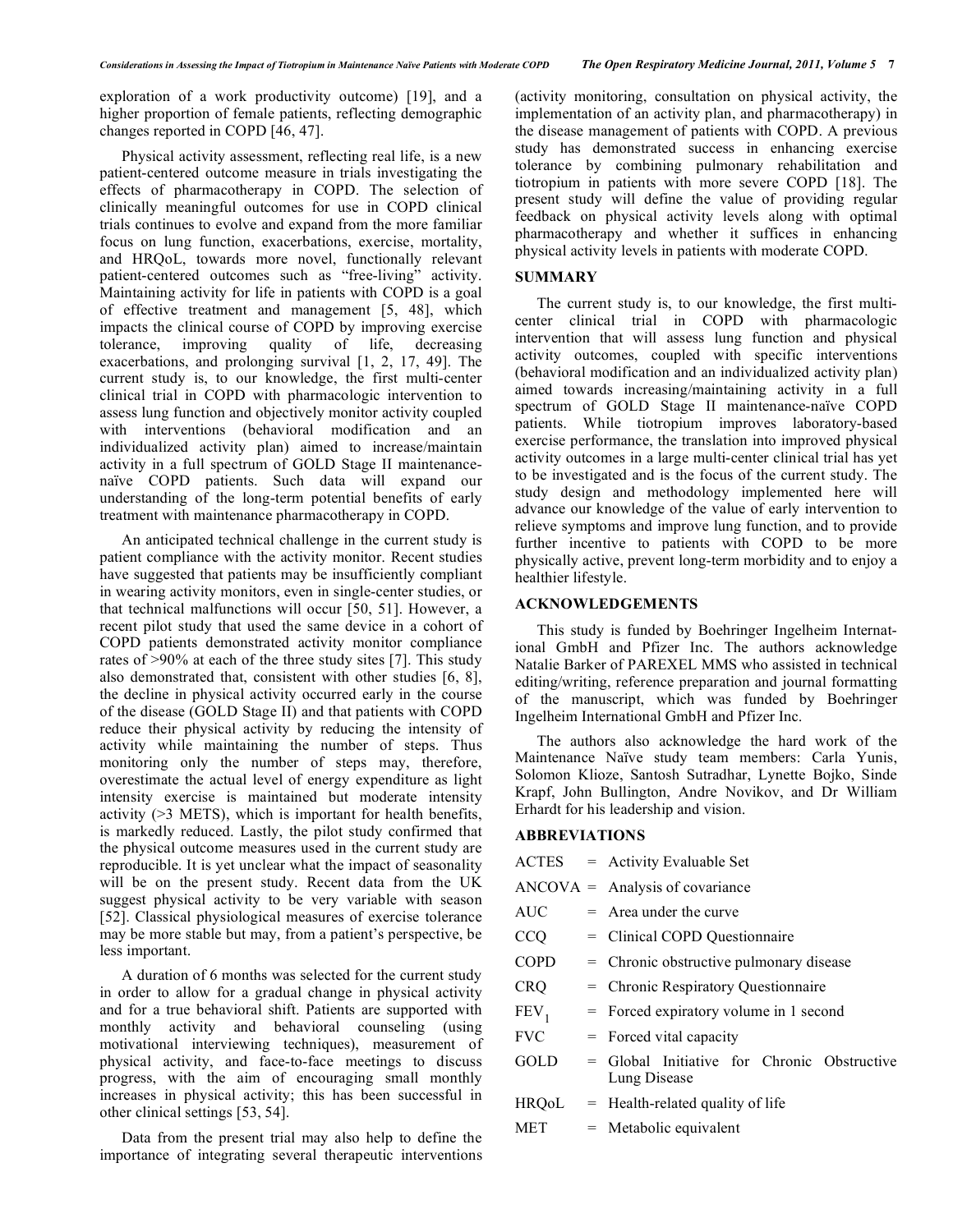$UPLIFT^{\circledR}$  = Understanding Potential Long-Term Impacts on Lung Function with Tiotropium

#### **REFERENCES**

- [1] Garcia-Aymerich J, Lange P, Benet M, Schnohr P, Anto JM. Regular physical activity reduces hospital admission and mortality in chronic obstructive pulmonary disease: a population based cohort study. Thorax 2006; 61(9): 772-78.
- [2] Garcia-Aymerich J, Lange P, Benet M, Schnohr P, Anto JM. Regular physical activity modifies smoking-related lung function decline and reduces risk of chronic obstructive pulmonary disease: a population-based cohort study. Am J Respir Crit Care Med 2007; 175(5): 458-63.
- [3] Booth FW, Chakravarthy MV, Gordon SE, Spangenburg EE. Waging war on physical inactivity: using modern molecular ammunition against an ancient enemy. J Appl Physiol 2002; 93(1): 3-30.
- [4] Watz H, Waschki B, Boehme C, Claussen M, Meyer T, Magnussen H. Extrapulmonary effects of chronic obstructive pulmonary disease on physical activity: a cross-sectional study. Am J Respir Crit Care Med 2008; 177(7): 743-51.
- [5] Rabe KF, Hurd S, Anzueto A, *et al*. Global strategy for the diagnosis, management, and prevention of chronic obstructive pulmonary disease: GOLD executive summary. Am J Respir Crit Care Med 2007; 176(6): 532-55.
- [6] Pitta F, Troosters T, Spruit MA, Probst VS, Decramer M, Gosselink R. Characteristics of physical activities in daily life in chronic obstructive pulmonary disease. Am J Respir Crit Care Med 2005; 171(9): 972-7.
- [7] Troosters T, Sciurba F, Battaglia S, *et al*. Physical inactivity in patients with COPD, a controlled multi-center pilot-study. Respir Med 2010; 104(7): 1005-11.
- [8] Watz H, Waschki B, Meyer T, Magnussen H. Physical activity in patients with COPD. Eur Respir J 2009; 33(2): 262-72.
- [9] Maltais F, Hamilton A, Marciniuk D, *et al*. Improvements in symptom-limited exercise performance over 8 h with once-daily tiotropium in patients with COPD. Chest 2005; 128(3): 1168-78.
- [10] O'Donnell DE, Fluge T, Gerken F, *et al*. Effects of tiotropium on lung hyperinflation, dyspnoea and exercise tolerance in COPD. Eur Respir J 2004; 23(6): 832-40.
- [11] Babb TG, Viggiano R, Hurley B, Staats B, Rodarte JR. Effect of mild-to-moderate airflow limitation on exercise capacity. J Appl Physiol 1991; 70(1): 223-30.
- [12] Ofir D, Laveneziana P, Webb KA, Lam YM, O'Donnell DE. Mechanisms of dyspnea during cycle exercise in symptomatic patients with GOLD stage I chronic obstructive pulmonary disease. Am J Respir Crit Care Med 2008; 177(6): 622-9.
- [13] Garcia-Rio F, Lores V, Mediano O, *et al.* Daily physical activity in patients with chronic obstructive pulmonary disease is mainly associated with dynamic hyperinflation. Am J Respir Crit Care Med 2009; 180: 506-12.
- [14] O'Donnell DE, Laveneziana P, Ora J, Webb KA, Lam YM, Ofir D. Evaluation of acute bronchodilator reversibility in patients with symptoms of GOLD stage I COPD. Thorax 2009; 64(3): 216-23.
- [15] Troosters T, Celli B, Lystig T, *et al*. Tiotropium as a first maintenance drug in COPD: secondary analysis of the UPLIFT trial. Eur Respir J 2010; 36: 65-73.
- [16] Darkow T, Kadlubek PJ, Shah H, Phillips AL, Marton JP. A retrospective analysis of disability and its related costs among employees with chronic obstructive pulmonary disease. J Occup Environ Med 2007; 49(1): 22-30.
- [17] Cooper CB. The connection between chronic obstructive pulmonary disease symptoms and hyperinflation and its impact on exercise and function. Am J Med 2006; 119(10 Suppl 1): 21-31.
- [18] Casaburi R, Kukafka D, Cooper CB, Witek TJ Jr, Kesten S. Improvement in exercise tolerance with the combination of tiotropium and pulmonary rehabilitation in patients with COPD. Chest 2005; 127(3): 809-17.
- [19] Reilly MC, Zbrozek AS, Dukes EM. The validity and reproducibility of a work productivity and activity impairment instrument. Pharmacoeconomics 1993; 4(5): 353-65.
- [20] Quanjer PH, Tammeling GJ, Cotes JE, Pedersen OF, Peslin R, Yernault JC. Lung volumes and forced ventilatory flows. Report Working Party Standardization of Lung Function Tests, European

Community for Steel and Coal. Official Statement of the European Respiratory Society. Eur Respir J Suppl 1993; 16: 5-40.

- [21] Quanjer PHE. Standardized lung function testing. Report Working Party Standardization of Lung Function Tests, European Community for Coal and Steel. Bull Eur Physiopathol Respir 1983; 19: 1-95.
- [22] Fletcher CMC. Standardised questionnaire on respiratory symptoms: a statement prepared and approved by the MRC Committee on the Aetiology of Chronic Bronchitis (MRC breathlessness score). Br Med J 1960; 2: 1665.
- [23] American Thoracic Society, American College of Chest Physicians. ATS/ACCP Statement on cardiopulmonary exercise testing. Am J Respir Crit Care Med 2003; 167(2): 211-77.
- [24] Gibbons RJ, Balady GJ, Beasley JW, *et al*. ACC/AHA Guidelines for Exercise Testing. A report of the American College of Cardiology/American Heart Association Task Force on Practice Guidelines (Committee on Exercise Testing). J Am Coll Cardiol 1997; 30(1): 260-311.
- [25] American Thoracic Society. Standardization of spirometry, 1994 update. Am J Respir Crit Care Med 1995; 152(3): 1107-36.
- [26] Nici L, Donner C, Wouters E, *et al*. American Thoracic Society/European Respiratory Society statement on pulmonary rehabilitation. Am J Respir Crit Care Med 2006; 173(12): 1390- 413.
- [27] Miller MR, Hankinson J, Brusasco V, *et al*. Standardisation of spirometry. Eur Respir J 2005; 26(2): 319-38.
- [28] Langer D, Gosselink R, Sena R, Burtin C, Decramer M, Troosters T. Validation of two activity monitors in patients with COPD. Thorax 2009; 64(7): 641-42.
- [29] Patel SA, Benzo RP, Slivka WA, Sciurba FC. Activity monitoring and energy expenditure in COPD patients: a validation study. COPD 2007; 4(2): 107-12.
- [30] Dressendorfer RH, Haykowsky MJ, Eves N. Exercise for persons with COPD. American College of Sports Medicine. Available at: http://www.acsm.org [Accessed: July 24, 2009].
- [31] US Department of Health and Human Services, Centers for Disease Control and Prevention, National Center for Chronic Disease Prevention and Health Promotion. Physical activity and health: A report of the Surgeon General. US Department of Health and Human Services. Available at: http://www.cdc.gov [Accessed: July 25, 2009].
- [32] Pollock ML, Gaesser GA, Butcher J, *et al*. ACSM position stand: the recommended quantity and quality of exercise for developing and maintaining cardio respiratory in healthy adults and muscular fitness and flexibility. Med Sci Sports Exerc 1998; 30: 975-91.
- [33] Haskell WL, Lee IM, Pate RR, *et al*. Physical activity and public health: updated recommendation for adults from the American College of Sports Medicine and the American Heart Association. Circulation 2007; 116(9): 1081-93.
- [34] Miller WR, Rollnick S. Motivational Interviewing: Preparing People for Change. 1 ed. New York: Guilford Press 2002.
- [35] Johansson G, Lindberg A, Romberg K, Nordstrom L, Gerken F, Roquet A. Bronchodilator efficacy of tiotropium in patients with mild to moderate COPD. Prim Care Respir J 2008; 17(3): 169-75.
- [36] Cochran WG. Some methods for strengthening the common chi<sup>2</sup> tests. Biometrics 1954; 10: 417-51.
- [37] Mantel N, Haenszel W. Statistical aspects of the analysis of data from retrospective studies of disease. J Natl Cancer Inst 1959; 22: 719-48.
- [38] van der Molen T, Willemse BW, Schokker S, ten Hacken NH, Postma DS, Juniper EF. Development, validity and responsiveness of the Clinical COPD Questionnaire. Health Qual Life Outcomes 2003; 1: 13.
- [39] Guyatt GH, Berman LB, Townsend M, Pugsley SO, Chambers LW. A measure of quality of life for clinical trials in chronic lung disease. Thorax 1987; 42(10): 773-8.
- [40] Lacasse Y, Wong E, Guyatt G. A systematic overview of the measurement properties of the Chronic Respiratory Questionnaire. Can Respir J 1997; 4(3): 131-9.
- [41] Schunemann HJ, Goldstein R, Mador MJ, *et al*. A randomised trial to evaluate the self-administered standardised chronic respiratory questionnaire. Eur Respir J 2005; 25(1): 31-40.
- [42] Decramer M, Rennard S, Troosters T, *et al*. COPD as a lung disease with systemic consequences--clinical impact, mechanisms, and potential for early intervention. COPD 2008; 5(4): 235-56.